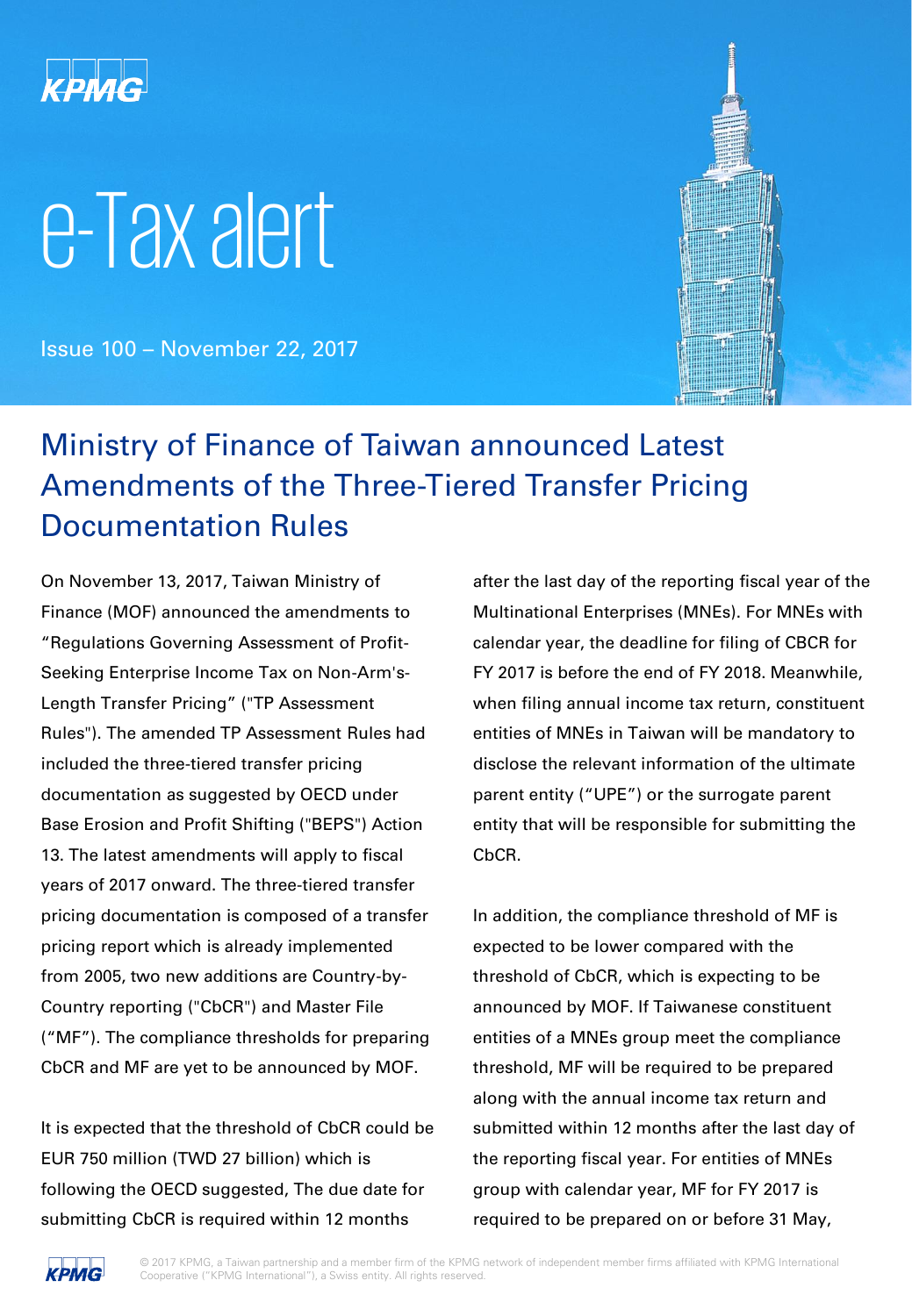2018 which is due to file the annual income tax return, and must be submitted before the end of FY 2018.

The main content of the three-tiered transfer pricing documentation rules is summarized as follows:

|                             | <b>Country-by-Country reporting</b>                                                                                                                                                                                                                                                                                                                                                                                               | <b>Master File</b>                                                                                                                                                                               | <b>Transfer Pricing Report</b>                                                                                                                                                                                                                                                                        |
|-----------------------------|-----------------------------------------------------------------------------------------------------------------------------------------------------------------------------------------------------------------------------------------------------------------------------------------------------------------------------------------------------------------------------------------------------------------------------------|--------------------------------------------------------------------------------------------------------------------------------------------------------------------------------------------------|-------------------------------------------------------------------------------------------------------------------------------------------------------------------------------------------------------------------------------------------------------------------------------------------------------|
| Threshold                   | MNEs group with annual<br>consolidated group revenue<br>during the fiscal year<br>immediately preceding the<br>reporting fiscal year that does<br>not exceed the threshold set<br>by the MOF are exempted<br>from preparing CbCR.                                                                                                                                                                                                 | Taxpayer with annual<br>revenue, cross-border<br>related-party transactions or<br>other related matters that do<br>not exceed the threshold set<br>by the MOF are exempted<br>from preparing MF. | Taxpayer with annual<br>revenue (NTD 300 million)<br>and controlled transactions<br>(NTD 200 million) that do not<br>exceed the threshold set by<br>the MOF can replace the<br>transfer pricing report with<br>other evidentiary documents<br>proving the transaction<br>results are at arm's length. |
| <b>Reporting Entity</b>     | The UPE of a MNEs group is<br>Taiwanese entity, the<br>surrogate entity to file the<br><b>CbCR</b> or constituent entities<br>of MNEs groups in Taiwan.*                                                                                                                                                                                                                                                                          | Taiwanese constituent<br>entities of a MNEs Group.                                                                                                                                               | Taiwanese constituent<br>entities with controlled<br>transactions.                                                                                                                                                                                                                                    |
| Prepared<br><b>Deadline</b> | Please refer to the Filing<br>Deadline.                                                                                                                                                                                                                                                                                                                                                                                           | When filing income tax<br>return.                                                                                                                                                                | When filing income tax<br>return.                                                                                                                                                                                                                                                                     |
| <b>Filing Deadline</b>      | Within 12 months after the<br>last day of the reporting<br>fiscal year; If Taiwan tax<br>authority followed the<br>relevant tax information<br>exchange agreement but is<br>not able to actually obtain<br>the CbCR, the constituent<br>entity in Taiwan should<br>submit the CbCR within<br>one month upon Taiwan<br>tax authority's notification<br>(the extension can only be<br>granted once and cannot<br>exceed one month). | Within 12 months after the<br>last day of the reporting fiscal<br>year (the extension can only<br>be granted once and cannot<br>exceed one month).                                               | Upon receiving the written<br>notification from Taiwan tax<br>authority, Taiwanese<br>constituent entities shall<br>submit the transfer pricing<br>report or other evidentiary<br>documents within one month<br>(the extension can only be<br>granted once and cannot<br>exceed one month).           |

\*The UPE of the MNEs Group is not obligated to file a CbCR in its jurisdiction of tax residence; or the UPE of the MNEs Group had filed a CbCR in its jurisdiction of tax residence, however, Taiwan tax authority was unable to obtain the CbCR based on the agreement.

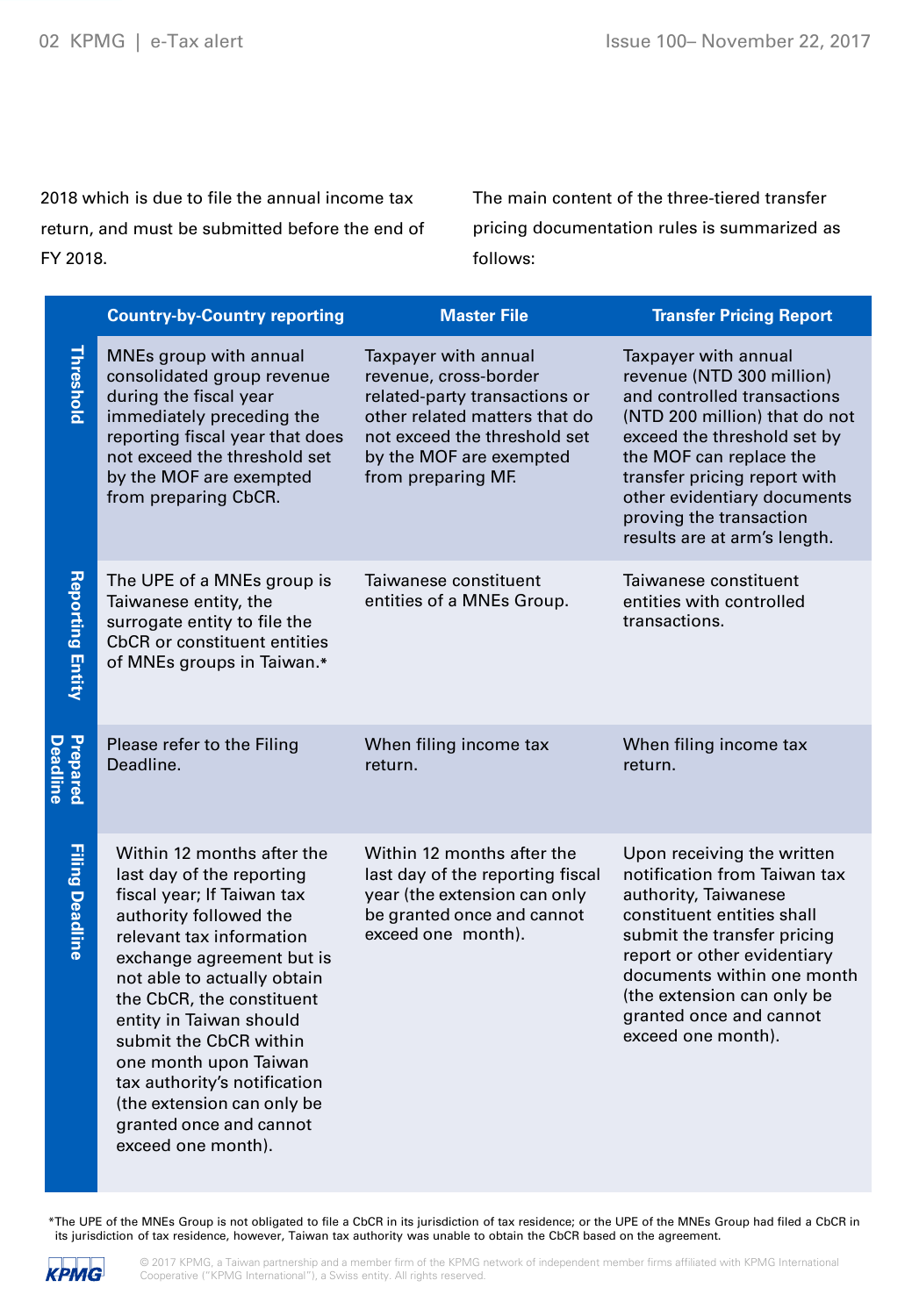|                 | <b>Country-by-Country reporting</b>                                                                                                                                                                                                                                                                                                                                                                                                                                                                                                                                                                                                                                                                                                                                                            | <b>Master File</b>                                                                                                                                                                                                                                                | <b>Transfer Pricing Report</b>                                                                                                                                                                                                                                                                                                                                                                               |
|-----------------|------------------------------------------------------------------------------------------------------------------------------------------------------------------------------------------------------------------------------------------------------------------------------------------------------------------------------------------------------------------------------------------------------------------------------------------------------------------------------------------------------------------------------------------------------------------------------------------------------------------------------------------------------------------------------------------------------------------------------------------------------------------------------------------------|-------------------------------------------------------------------------------------------------------------------------------------------------------------------------------------------------------------------------------------------------------------------|--------------------------------------------------------------------------------------------------------------------------------------------------------------------------------------------------------------------------------------------------------------------------------------------------------------------------------------------------------------------------------------------------------------|
| <b>Language</b> | The language has not been<br>prescribed, however,<br>according to the International<br>trends, it is expected to be<br>English or Chinese.                                                                                                                                                                                                                                                                                                                                                                                                                                                                                                                                                                                                                                                     | If it is reported in foreign<br>language, a Chinese<br>translation shall also be<br>attached. If it is reported in<br>English, taxpayer may submit<br>Chinese translation within<br>one month upon receiving the<br>written request from Taiwan<br>tax authority. | If it is reported in foreign<br>language, a Chinese<br>translation shall also be<br>attached. However, if it is<br>approved by the tax authority,<br>taxpayer may submit the<br>transfer pricing report in<br>English.                                                                                                                                                                                       |
| <b>Content</b>  | Aggregate information<br>relating to the amount of<br>revenue, profit (loss)<br>before income tax, income<br>tax paid, income tax<br>accrued, stated capital,<br>accumulated earnings,<br>number of employees,<br>and tangible assets other<br>than cash or cash<br>equivalents with regard to<br>each jurisdiction in which<br>the MNEs Group operates.<br>The Reporting MNEs<br>should determine the<br>nature of the main<br>business activity (ies)<br>carried out by the<br>Constituent Entity in the<br>relevant tax jurisdiction.<br>The main business<br>activities include:<br>Research and<br>Development, Holding or<br>Managing Intellectual<br>Property, Purchasing or<br>Procurement,<br>Manufacturing or<br>Production, Sales,<br>Marketing or Distribution,<br>Administrative, | • Group organizational<br>structure<br><b>• Group business</b><br><b>Group intangibles</b><br>Group intercompany<br>financial transactions<br>• Group financial and tax<br>positions                                                                              | • Company overview<br>• Group organization and<br>management structure<br>Summary information of<br>controlled transactions<br>• Analysis of controlled<br>transactions<br>• Associated enterprises<br>statements and<br>consolidated reports of<br>the associated enterprises<br>• Other documents in<br>relation to related parties<br>or controlled transactions,<br>which may affect pricing,<br>if any. |
|                 |                                                                                                                                                                                                                                                                                                                                                                                                                                                                                                                                                                                                                                                                                                                                                                                                |                                                                                                                                                                                                                                                                   |                                                                                                                                                                                                                                                                                                                                                                                                              |

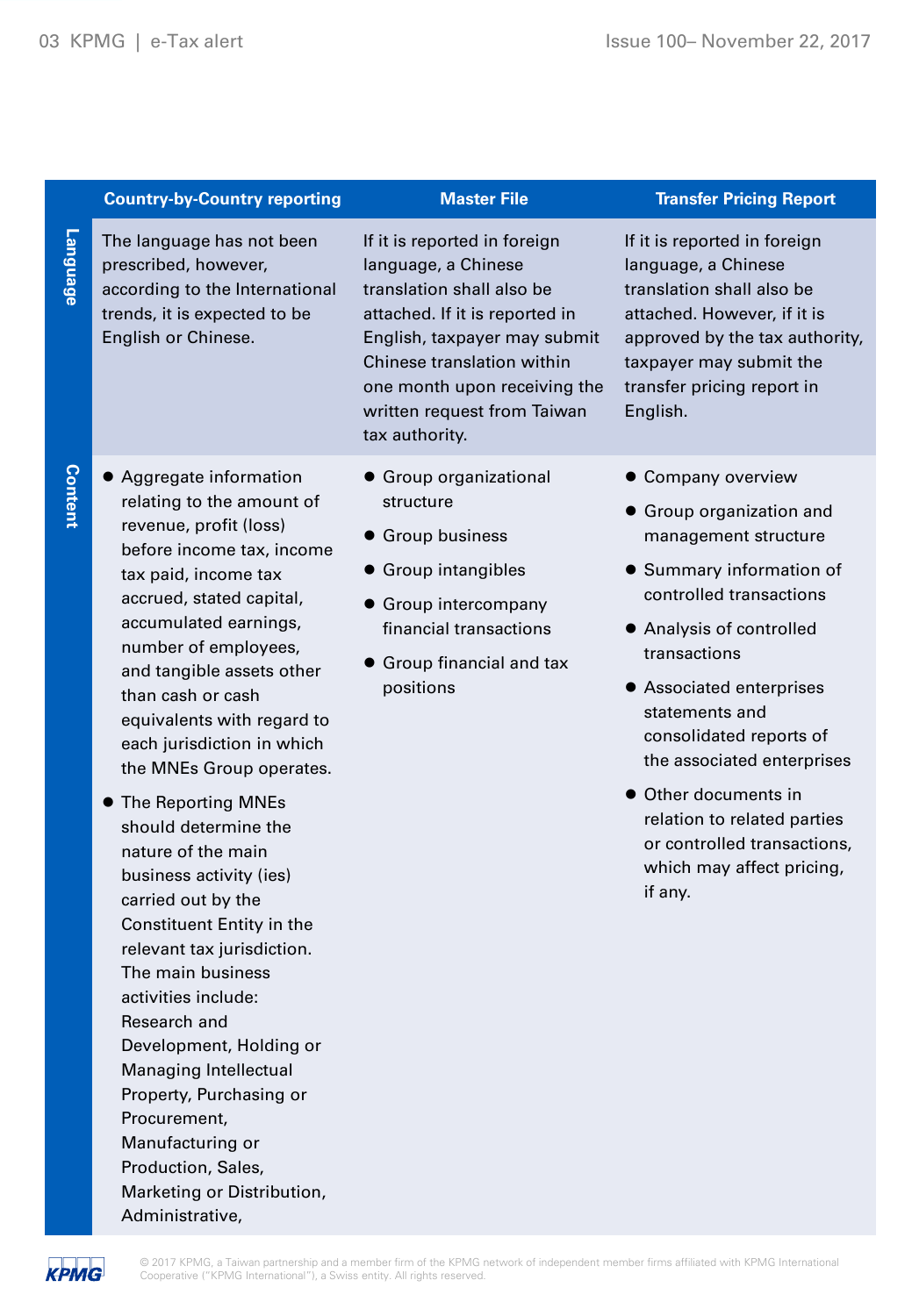# **Content**

#### **Country-by-Country reporting Transfer Pricing Report Report Report**

- Management or Support Services, Provision of Services to Unrelated Parties, Internal Group Finance, Regulated Financial Services, Insurance, Holding Shares or Other Equity Instruments, Dormant
- **•** Specify the nature of the activity of the Constituent Entity in the additional Information section.

- Group organizational structure
- **Group business**
- **Group intangibles**
- **Group intercompany** financial transactions
- **Group financial and tax** positions

- **Company overview**
- Group organization and management structure
- Summary information of controlled transactions
- Analysis of controlled transactions
- Associated enterprises statements and consolidated reports of the associated enterprises
- Other documents in relation to related parties or controlled transactions, which may affect pricing, if any.



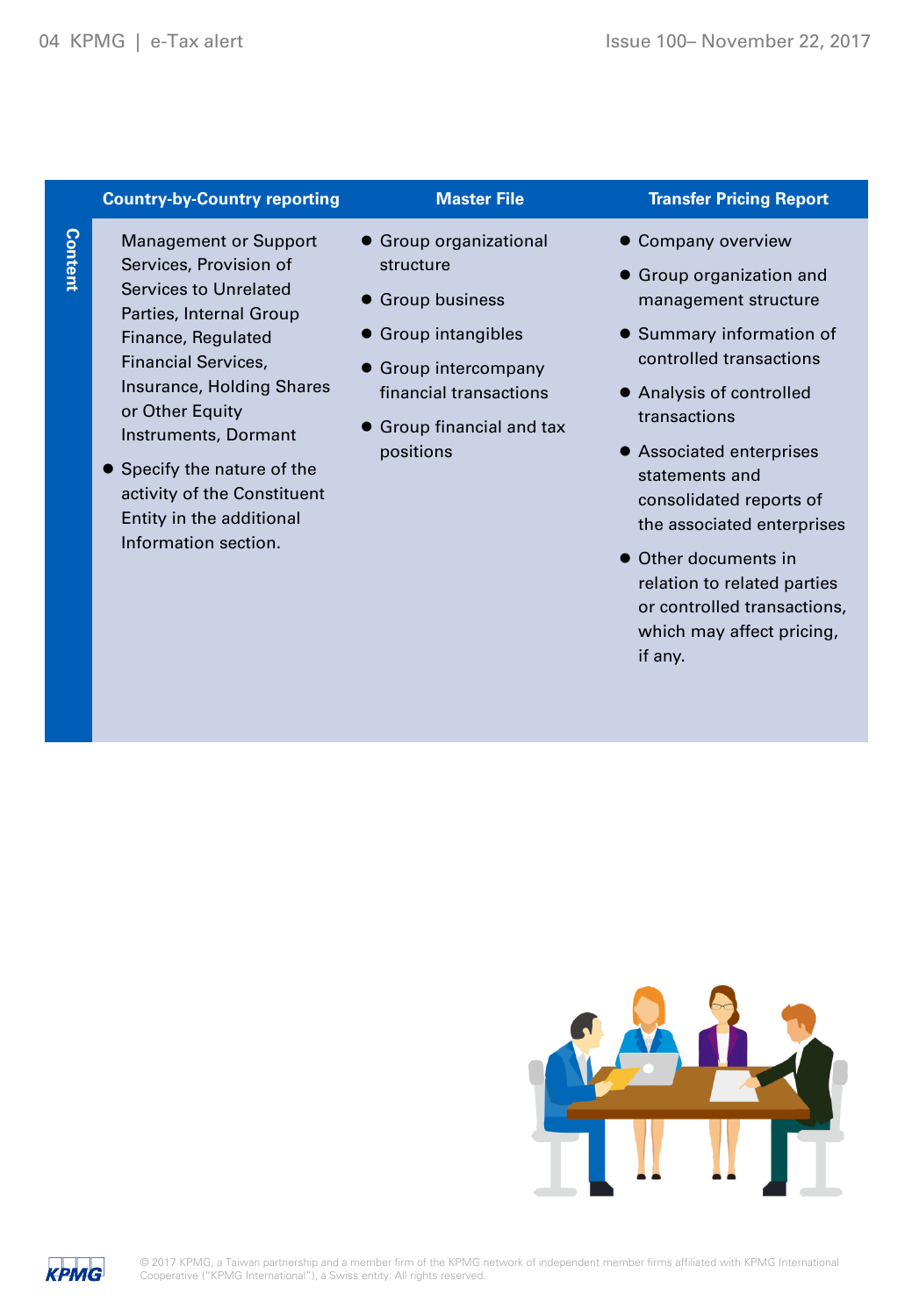#### **KPMG Observation**

On November 13, 2017, Taiwan MOF announced the amendments to the three-tiered transfer pricing documentation in TP Assessment Rules. The amendments are in line with international trends, and the information of Taiwanese MNEs will be more transparency among different jurisdictions. MNEs groups will inevitably encounter the increases of regulatory compliance requirements and tax audit risk. Therefore, proactive actions are suggested as follows:

#### **Notifying the filing deadline of each jurisdiction**

The transparency of transfer pricing information disclosure in each jurisdiction have reached to the similar degree. The information for tax audit is no longer limited to merely obtain local transfer pricing documents. As the major countries in which Taiwanese MNEs groups operate including China, Southeast Asia and major European countries, these tax jurisdictions have already adopted the three-tiered transfer pricing documentation based on BEPS Action Plan 13 since FY 2016, and most of jurisdictions required MNEs to file or prepare the CbCR and MF by the end of this year (FY 2017). It is suggested that MNEs groups need to be fully familiar with the regulations of each jurisdiction in which they operate and prepare the CbCR and MF in accordance with the filing deadline.

#### **Identifying the information and scope of the disclosure requirements of CbCR and MF in each jurisdiction**

Given that the threshold, the disclosed information and reporting entity may be different from jurisdiction to jurisdiction, Taiwanese MNEs groups shall govern the information centralized in order to identify the detailed regulations for CbCR and MF in each jurisdiction, as well as manage the differences regarding the disclosures of required information among different jurisdictions.

#### **Systematizing information by the headquarters of MNEs group and further employing the threetiered documentation as a transfer pricing governance tool**

Comprehensive information of MNEs groups will be fully disclosed due to the international trends of transfer pricing development, therefore, MNEs groups shall take more proactive actions to reassess group's existing transfer pricing policy to mitigate the related tax risk. It is suggested that the headquarters of MNEs groups shall centralized the information and take a systematic approach to prepare group's three-tiered transfer pricing documentation to avoid any inconsistency in transfer pricing policies or disclosures that may cause any disputes while tax authorities engage tax audit. In addition, it is also well advised that the MNEs groups shall efficiently employ the three-tier documentation structure as the tax governance tool to review the transfer pricing policy.

#### **KPMG Global Transfer Pricing Services Team**

**Sherry Chang Lead Partner, Tax department**

**Anita Lin Director, Tax department**